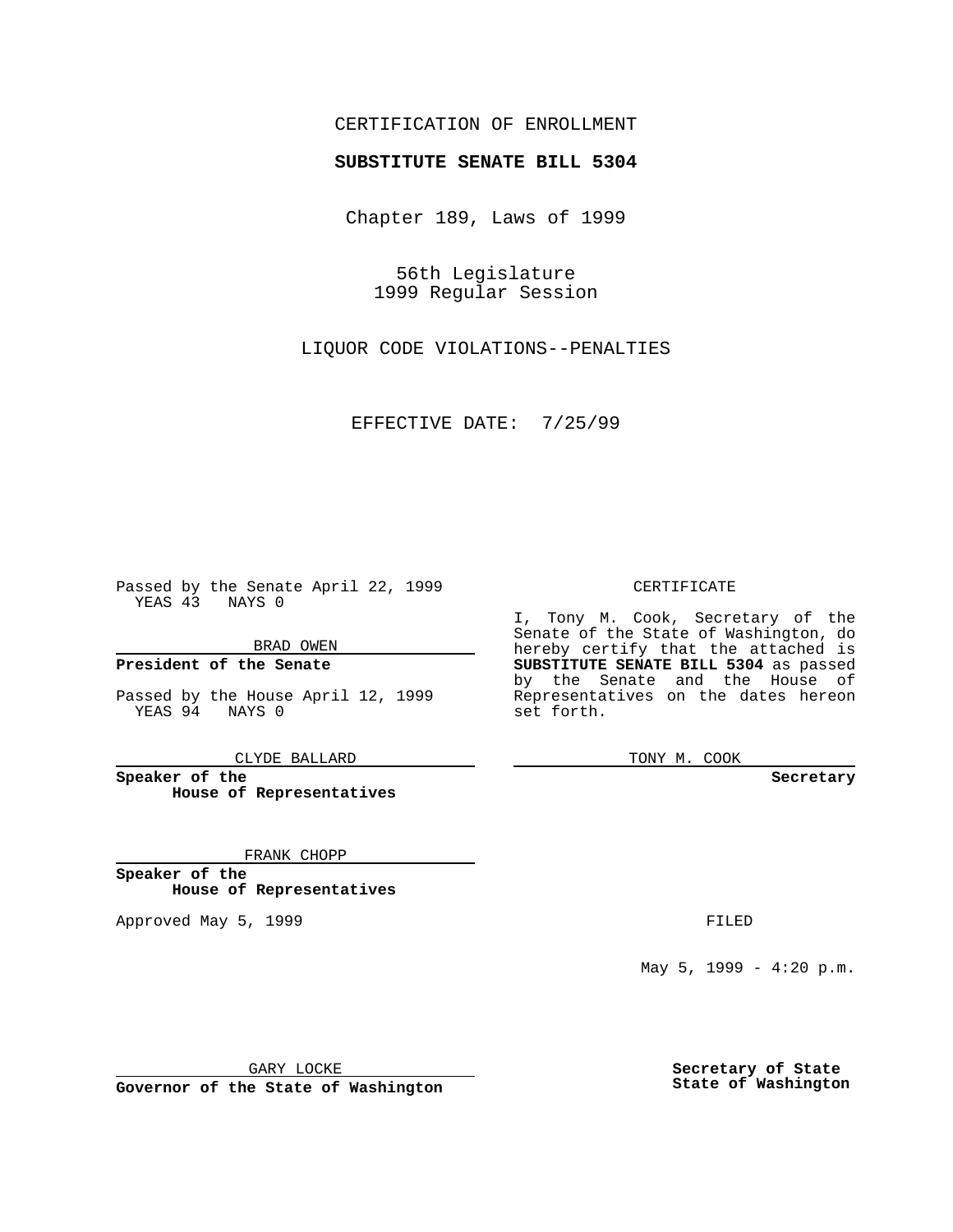# **SUBSTITUTE SENATE BILL 5304** \_\_\_\_\_\_\_\_\_\_\_\_\_\_\_\_\_\_\_\_\_\_\_\_\_\_\_\_\_\_\_\_\_\_\_\_\_\_\_\_\_\_\_\_\_\_\_

\_\_\_\_\_\_\_\_\_\_\_\_\_\_\_\_\_\_\_\_\_\_\_\_\_\_\_\_\_\_\_\_\_\_\_\_\_\_\_\_\_\_\_\_\_\_\_

AS AMENDED BY THE HOUSE

Passed Legislature - 1999 Regular Session

## **State of Washington 56th Legislature 1999 Regular Session**

**By** Senate Committee on Judiciary (originally sponsored by Senators Costa, Heavey, Fairley, Goings, McCaslin and West)

Read first time 02/15/1999.

 AN ACT Relating to penalties imposed for violations of the state liquor code; amending RCW 66.28.230, and 66.44.100; adding a new section to chapter 66.28 RCW; creating a new section; repealing RCW 66.44.320; and prescribing penalties.

5 BE IT ENACTED BY THE LEGISLATURE OF THE STATE OF WASHINGTON:

6 **Sec. 1.** RCW 66.28.230 and 1989 c 271 s 232 are each amended to 7 read as follows:

8 ( $($  ( $+1$ ) Except as provided in subsection  $(2)$  of this section, the 9 violation of any provisions of RCW 66.28.200 through 66.28.220 is 10 punishable by a fine of not more than five hundred dollars.

11  $(2)$ )) Except as provided in RCW 66.44.270, a person who 12 intentionally furnishes a keg or other container containing four or 13 more gallons of malt liquor to a ((minor is liable, on conviction, for 14 a first offense for a penalty of not more than five hundred dollars, or 15 for imprisonment for not more than two months, or both; for a second 16 offense for a penalty of not more than five hundred dollars or 17 imprisonment for not more than six months, or both; and for a third or 18 subsequent offense for a penalty of not more than five hundred dollars 19 or imprisonment for more than one year, or both)) person under the age